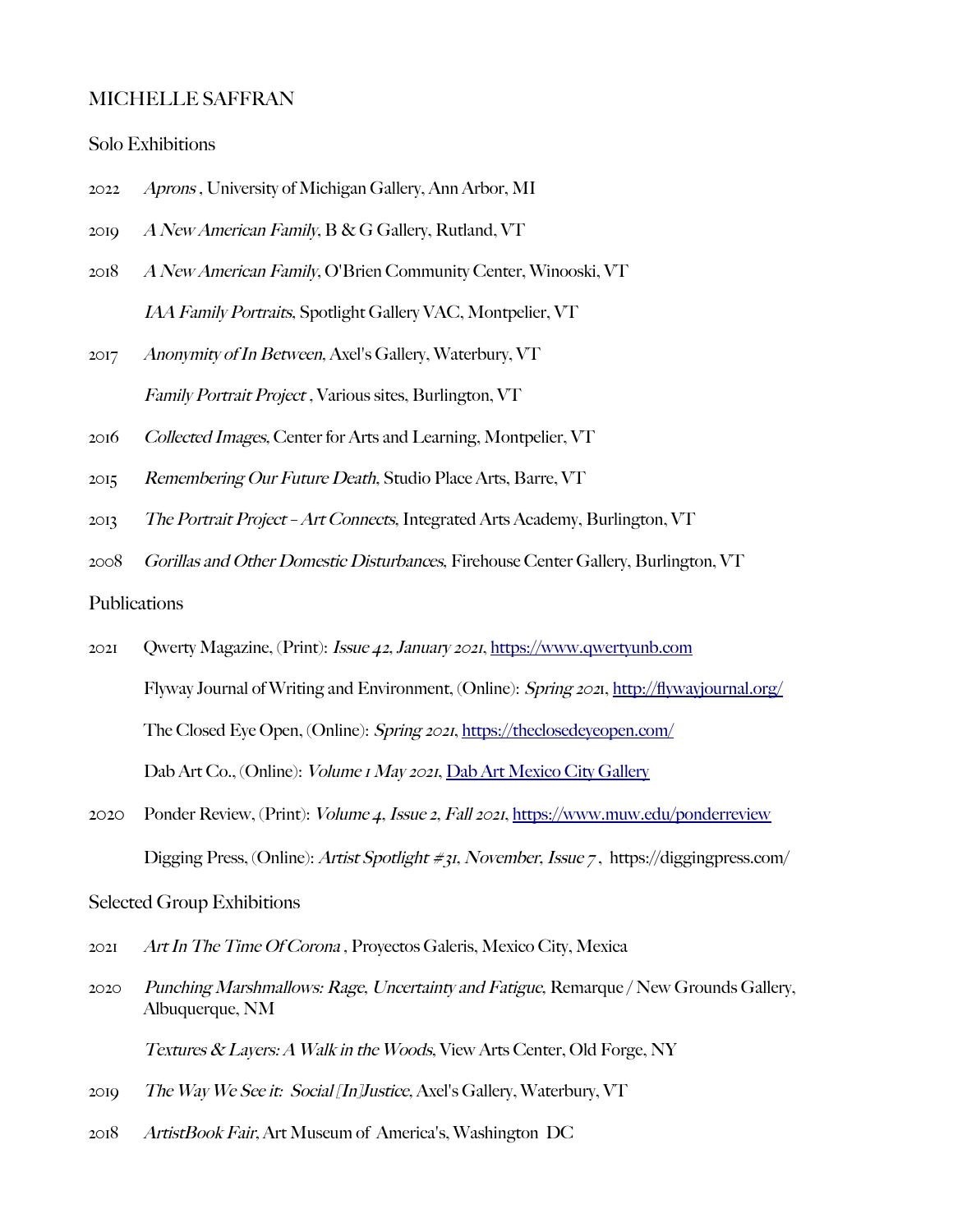- 2018 The New Depthiness, Remarque Gallery, Albuquerque, NM Tell Me, Studio Place Arts, Barre, VT
- 2017 National Photography Competition, Soho Photo Gallery, NY, (Juror: Aline Smithson) Cut and Paste: Contemporary Collage, Site: Brooklyn, NY (Juror: Jared Ash)
- 2016 Mediating Memory , with Amy Hagberg, Axel's Gallery, Waterbury, VT Texas National 2016, Stephen F. Austin State University Gallery, (Juror: Abelardo Morell) Cut it Out, Gallery One Visual Arts Center, WA, (Juror: Deborah Faye Lawrence)
- 2015 Fleeting Moments Why We Go On, Chandler Center for the Arts, VT

New Works, Mill Brook Gallery and Sculpture Garden, Concord, MA

Small Works Salon – Image and Text, Maud Morgan Arts, Cambridge, MA (Juror: Maria Magdalene Campos-Pons)

Reimaging Femmage, Foundry Art Center, St Charles, MO, (Juror: Lisa Melandri)

Art of Place, Chandler Center for Art, Randolph, VT

2014 Art of Dying, Chafee Art Center, Rutland, VT

Personal Histories, Redlands Art Museum, Queensland, Australia

Perilous Passage , Bird Museum, Huntington, VT

Alternative Process Show, Axel's Gallery, Waterbury, VT

- 2013 Winter Solstice Show, Griffin Museum, Winchester, MA Curiouser and Curiouser, PhotoPlace Gallery, Middlebury, VT, (Juror: Blue Mitchell) Game On, Spoke Gallery, Boston MA, (Curator: Kathleen Bitetti) The Other F Word, Bunker Hill Community College Gallery, MA
- 2012 Unbound Vol. II, ArtisTree Gallery, Woodstock, VT, (Juror: Erin Sweeny)
- 2010 Animal Magnetism, PhotoPlace Gallery, Middlebury, VT, (Juror: John Willis)
- 2010 Creative Response to the Unfamiliar, University of Vermont, Burlington, VT
- 2009 Distraction / Attraction, Living Learning Gallery, VT Allure of Rocks, Emile Grouppe Gallery, Jericho,VT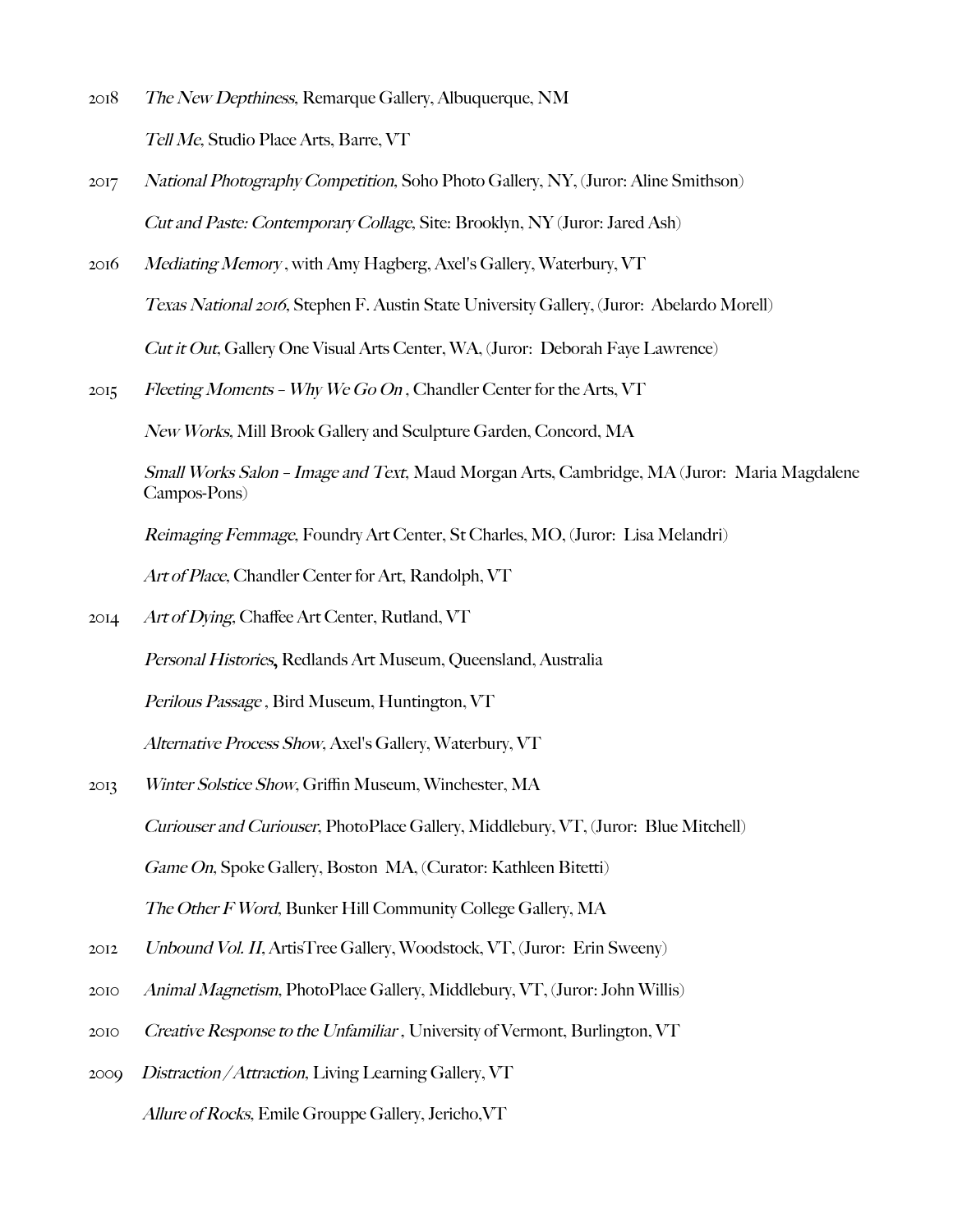- 2007 Art's Alive , Main Street Gallery / Kasini House, VT, (Juror: Ric Kasini Kadour)
- 2006 Annual Sampling, Firehouse Center for the Visual Arts, VT
- 2004 Salon 500, Hopkins Center for the Arts, MN
- 2002 Women Imaging Peace and Freedom , Minnesota College of Visual Arts, MN, (Juror: Ruthann Godollei)
- 2001 Mighty Midwest Biennial, New Visions Gallery, WI , (Juror: Michele Rowe-Shield)

### Awards / Grants / Residencies

- 2021 Creative Aging Initiative Seminar, Vermont Arts Council, Montpelier, VT
- 2019 Vermont Artist Week Residency, Vermont Studio Center, Johnson, VT
- 2017 Arts Endowment Fund , Vermont Community Foundation, VT Artist in Residence, Integrated Arts Academy, Burlington, VT
- 2016 Creation Grant, Vermont Arts Council / NEA
- 2015 Artist Development Grant, Vermont Arts Council / NEA
- 2014 Juried Artist , Chafee Center for the Arts, Rutland, VT Juried Teaching Artist, Vermont Arts Council Artist Development Grant, Vermont Arts Council/NEA
- 2013 Artist in Residence , Integrated Arts Academy Burlington, VT
- 2012 Member Spotlight, Grifn Museum, Winchester, MA
- 2001 Excellence Award, New Visions Gallery, WI

## **Collections**

New Vision Gallery Marshfield, WI

Private Collections MN, MA, VT, CA, Australia

### Artist Talks

- 2020 ReMarque Print Workshop and Gallery,<https://www.youtube.com/watch?v=AWQ->iWOMzow
- 2013 Art Institute of Boston at Lesley University
- 2012 University of Vermont